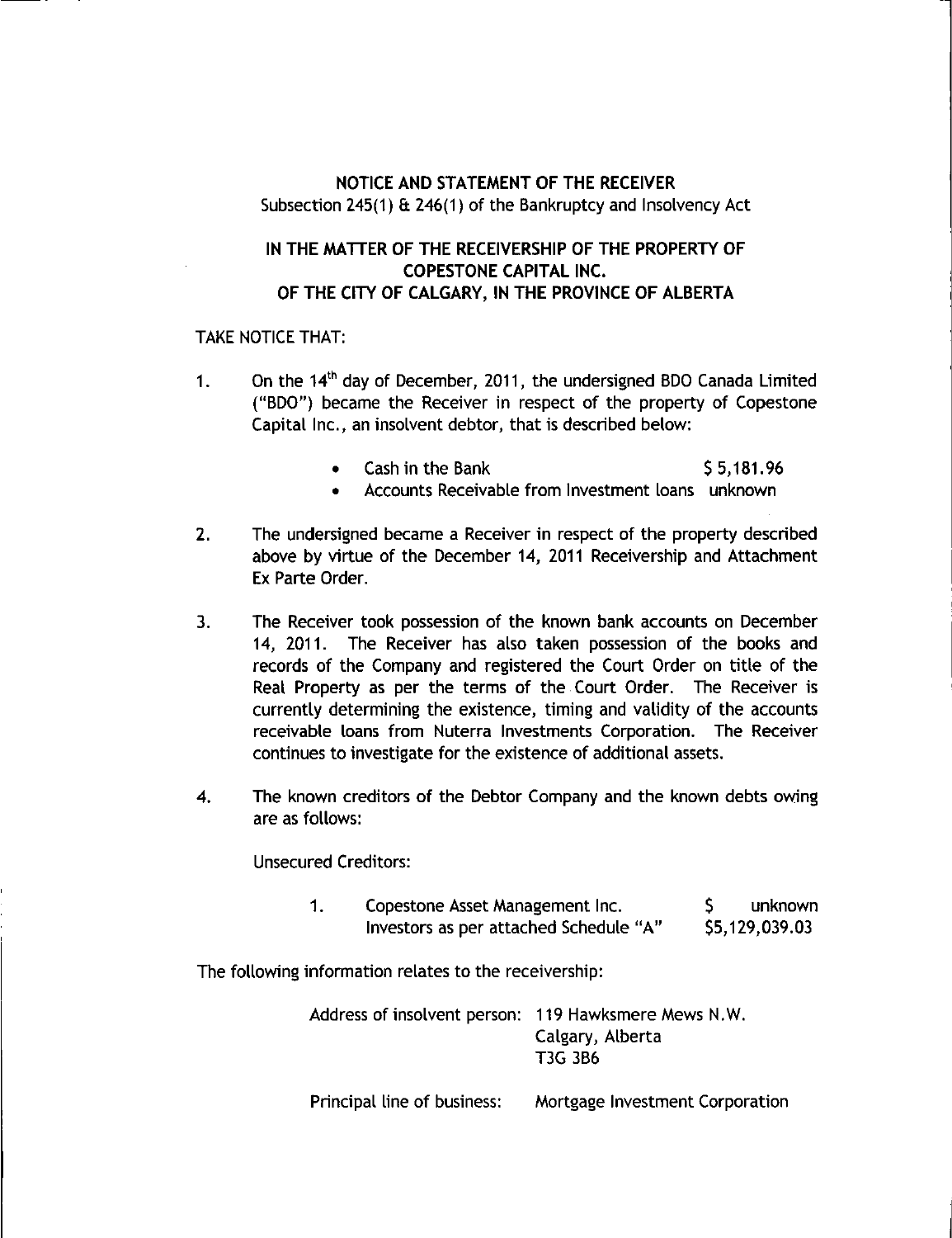Location of business: 119 Hawksmere Mews N.W. Calgary, Alberta T3G 3B6

5. The intended plan of action of the Receiver during the receivership, to the extent that such a plan has been determined, is to review the books and records and continue carrying out investigations to determine remaining value in the Company and preserve and protect the same.

Contact person for Receiver: Craig Fryzuk- Senior Vice-President, or Sue Heinz - Senior Corporate Estate Administrator BDO Canada Limited 620, 903 -  $8<sup>th</sup>$  Avenue SW Calgary, Alberta T2P 0P7 T: (403) 232-0688, Fax (403) 262 6184

DATED at Calgary, this 22nd day of December, 2011.

BDO CANADA LIMITED, In its capacity as Receiver of Copestone Capital Inc. Per:

Craig Fryz Trustee in Bankruptcy Senior Vice-President —) ornm., CIRP,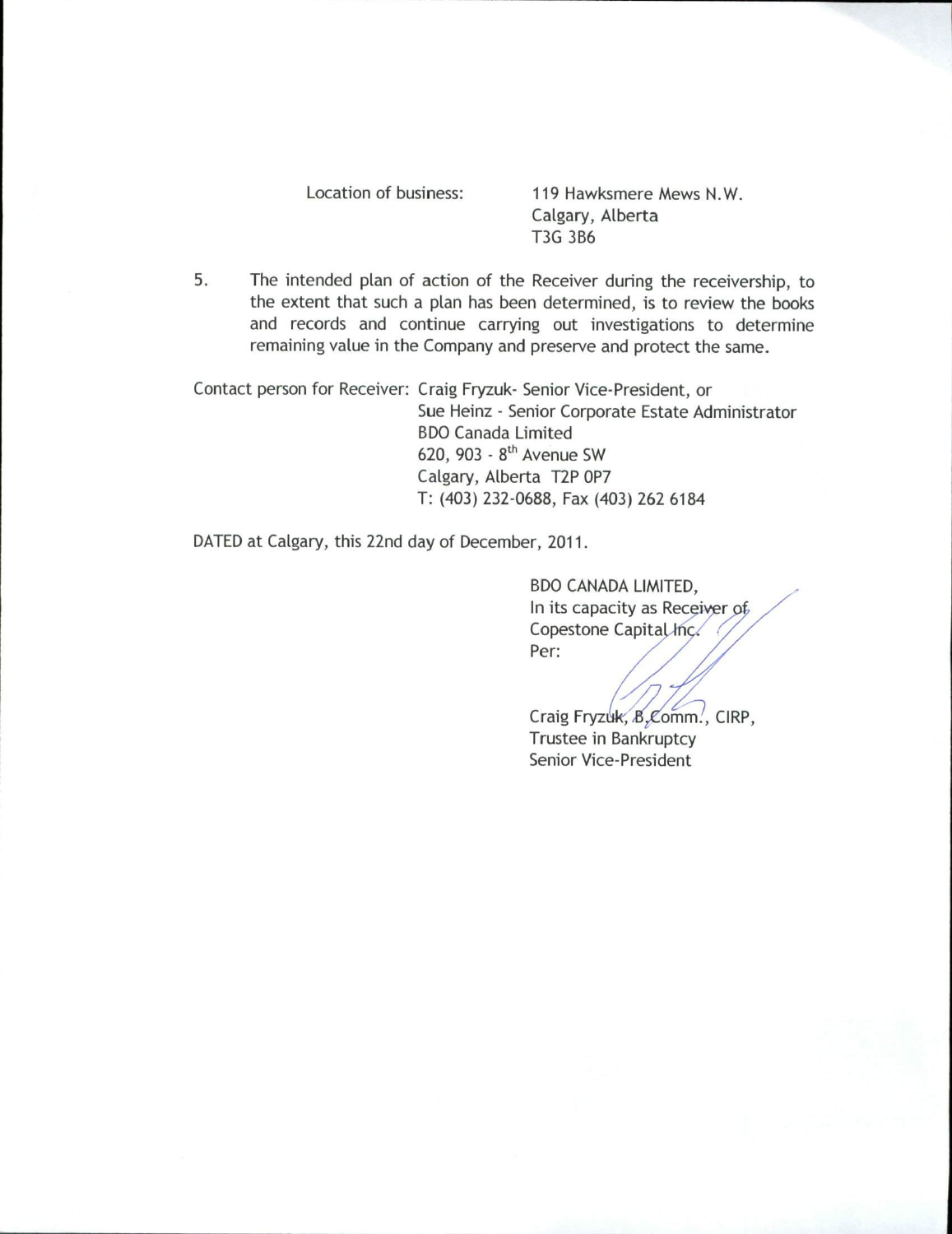Copestone Capital Inc. Schedule A

ļ

| Anderson, Blair                    | 19,233.00  |
|------------------------------------|------------|
| Andrews, Don                       | 38,470.00  |
| Baisi, Les                         | 57.13      |
| Baisi, Lou                         | 57.00      |
| Baisi, Sandy                       | 222.77     |
| Baker, Mary                        | 915,870.51 |
| Baker, Gilbert                     | 198,100.00 |
| Baker, Gilbert and Sheila          | 120,000.00 |
| Baker, Garney                      | 61,701.50  |
| Baker, Sheila                      | 208,100.00 |
| Bingham, Wayne                     | 141,453.00 |
| Boyd, Donna                        | 11,945.00  |
| <b>Brander, Bruce</b>              | 270,476.00 |
| Brander, Roy                       | 31,011.00  |
| Campbell, David                    | 154,324.00 |
| Curtain, Austin                    | 91,137.00  |
| Dahlberg, Lori                     | 21,930.00  |
| Damdowski, Joan                    | 9,574.00   |
| Davidson, Charles                  | 123,751.00 |
| Davidson, Ann                      | 86,269.74  |
| Davidson, Shirley                  | 57,833.00  |
| Davidson, Bruce                    | 37,790.00  |
| Doucel, Lawrence                   | 26,233.00  |
| Dyer, Stephen                      | 5,454.00   |
| Elder, Rebecca                     | 7,137.00   |
| Earle, Robert                      | 12,385.00  |
| Fugna, Jerry                       | 8,101.00   |
| <b>Findlay, Brian and Christie</b> | 9,302.00   |
| <b>Fitzpatrick Financial Solut</b> | 62,368.00  |
| Fitzpatrick, Michael and K         | 123,804.00 |
| <b>Flower, Delores</b>             | 9,837.00   |
| Flower, Robert & Carol             | 4,438.00   |
| Garden, John                       | 48,917.00  |
| Gay, Gary                          | 222.43     |
| Gay, Marie                         | 222.76     |
| Grant, William                     | 8,553.00   |
| Grech, Carol                       | 11,838.00  |
| Grech, Michael and Muelle          | 24,469.00  |
| Grose, Lynne                       | 15,521.00  |
| Haywan, Peter                      | 11,763.00  |
| Haywan, Michael                    | 7,232.00   |
| Holmes, Richard & Jacque           | 119,419.43 |
| Holmes, Ramona                     | 9,386.00   |
| Horsetrack Holdings Ltd.           | 18,596.00  |
| Jensen, Dean                       | 5,258.00   |
| Johnson, George                    | 11,994.00  |
| Johnsone, Myrna                    | 15,440.00  |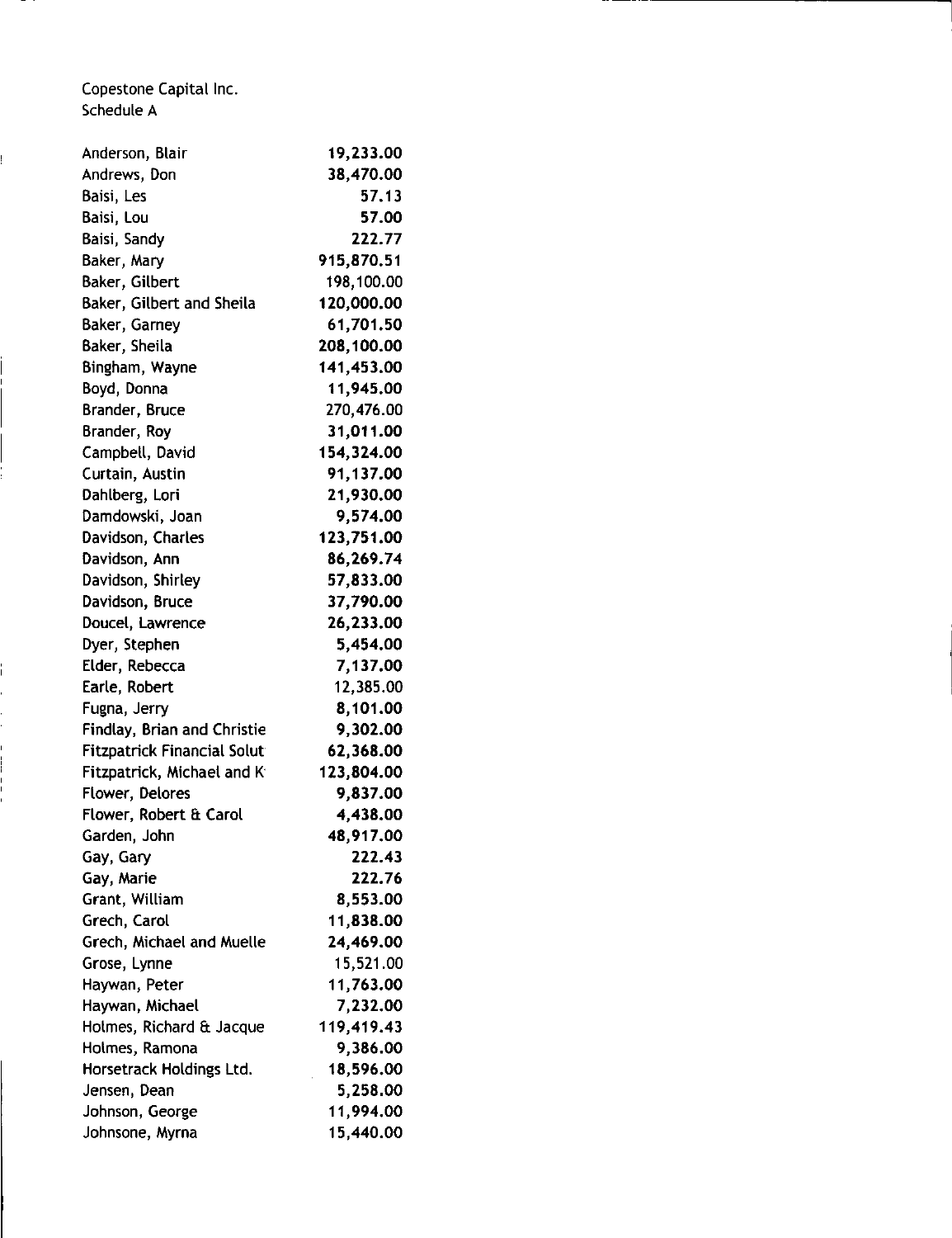| Kosek, Craig                                      | 11,354.00  |
|---------------------------------------------------|------------|
| Landolt, Dave                                     | 299,010.00 |
| Laudel, Michael                                   | 10,896.00  |
| Laudel, Sharon                                    | 14,358.00  |
| Litliejohns, Gordon                               | 7,822.00   |
| Litllejohns, Gundrun                              | 7,993.00   |
| Lynch, Patrick                                    | 10,269.00  |
| Megate, Michael                                   | 10,985.00  |
| McKinnon, Catherine                               | 11,483.00  |
| McKinnon, David                                   | 11,004.00  |
| McKinnon, Rob                                     | 9,791.00   |
| McLean, Scott                                     | 7,242.00   |
| McRorie, Mike                                     | 223,080.00 |
| McRorie, Mike and Cheryl                          | 11,038.00  |
| McFarlane, Wayne                                  | 20,865.00  |
| McKenzie, Susan                                   | 11,315.00  |
| McWilliam, Dan                                    | 9,508.00   |
| Midyette, Michelle                                | 9,265.00   |
| Martinson, Lyle                                   | 6,750.00   |
| Mass, Katherine                                   | 13,658.00  |
| Merritt, Geoffry                                  | 9,774.00   |
| Moir, Lindsay                                     | 9,845.00   |
| Morgotch, Brian                                   | 38,601.00  |
| Morgotch, Joan                                    | 518,096.00 |
| Nelson, Scott                                     | 10,705.00  |
| O'Bryne, Patricia                                 | 15,007.00  |
| Perizzolo, May                                    | 59,727.99  |
| Perizzolo, Pamela                                 | 7,372.00   |
| Perizzolo, Peter and Dina                         | 39,974.00  |
| Perizzolo, Rick                                   | 222.77     |
| Price, Anyslie                                    | 19,649.00  |
| Price, Scott                                      | 19,676.00  |
| Ranson, Scott                                     | 9,030.00   |
| Sabourin, Rose                                    | 87,681.00  |
| Saunders, June                                    | 14,862.00  |
| Schneider, Marie                                  | 84,310.00  |
| Shephard, Elizabeth                               | 22,971.00  |
| Simpson, Derek                                    | 33,404.00  |
| Wai Leung, May                                    | 8,216.00   |
| Weber, Ron                                        | 26,795.00  |
| Wieninger, Wendy                                  | 17,274.00  |
| Weir, Greg                                        | 16,980.00  |
| Weringer, Peter                                   | 7,000.00   |
| Woods, Iris                                       | 18,433.00  |
| Woodlard, Wendy                                   | 14,339.00  |
| GMP Securities LP ITF Suderam Communications Ltd. |            |
|                                                   | 124,212.00 |